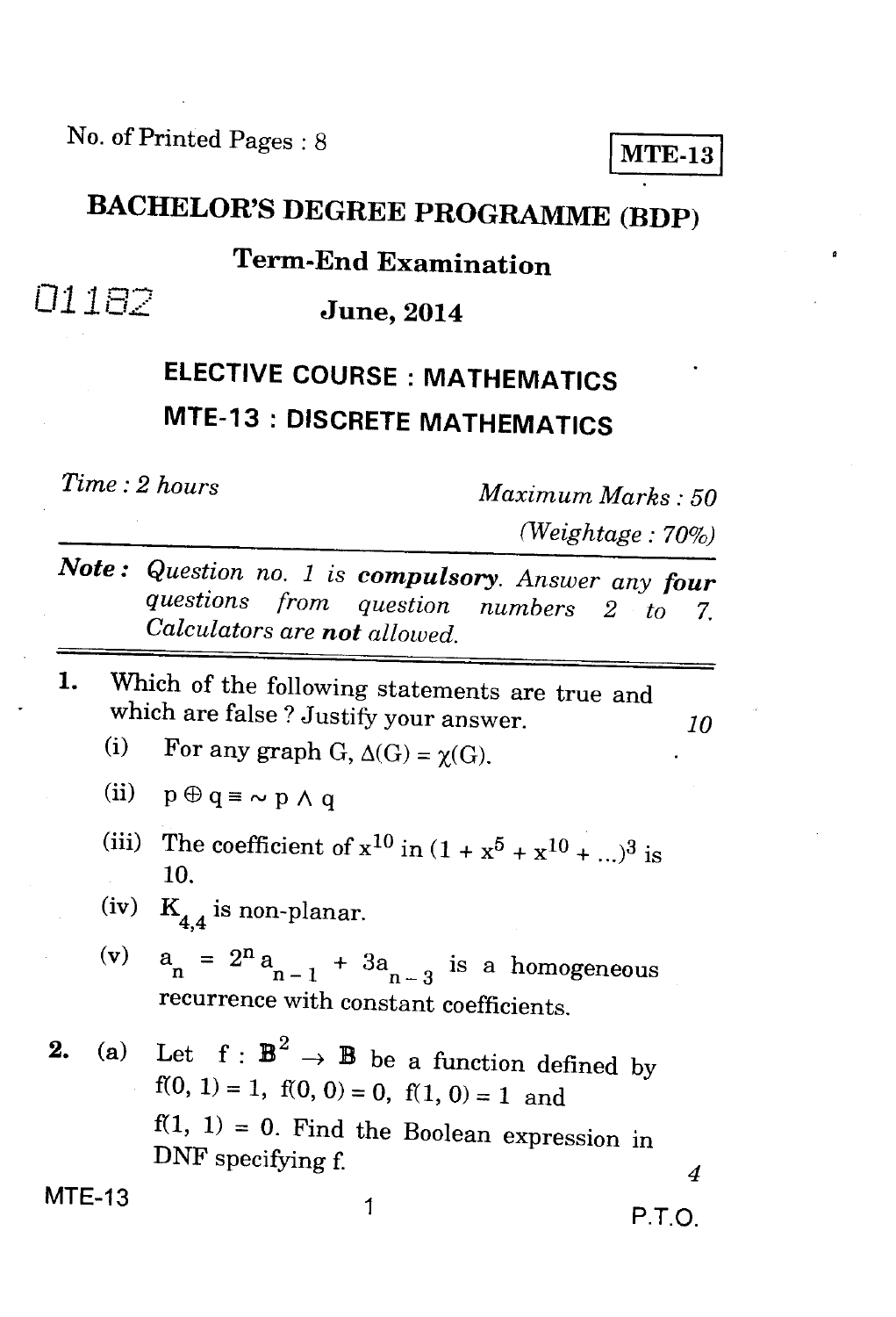- (b) The number of bacteria in a colony triple every hour. Set up a recurrence for number of bacteria after n hours have elapsed.
- $(c)$  Use Fleury's algorithm to find an Eulerian circuit in the following graph, specifying the bridges you have used.



3. (a) Find the number of integer solutions of the equation

equation  

$$
x_1 + x_2 + x_3 + x_4 = 7
$$
 when  $x_i \ge 0 \forall 1 \le i \le 4$  2

 $(b)$  Find the solution of the recurrence relation

$$
a_n = 6a_{n-1} - 11a_{n-2} + 6a_{n-3}
$$

with the initial conditions  $a_0 = 2$ ,  $a_1 = 5$  and

 $a_{0} = 15.$ 2

 $\text{(c)}$  Draw three spanning trees of the following graph which are non-isomorphic to each other :



4. (a) Test the validity of the following argument using a truth table : "If there is a football match, then travelling is difficult. If they arrived on time, then travelling was not difficult. They arrived on time. Therefore, there was no football match."

5

3

*2* 

*4* 

5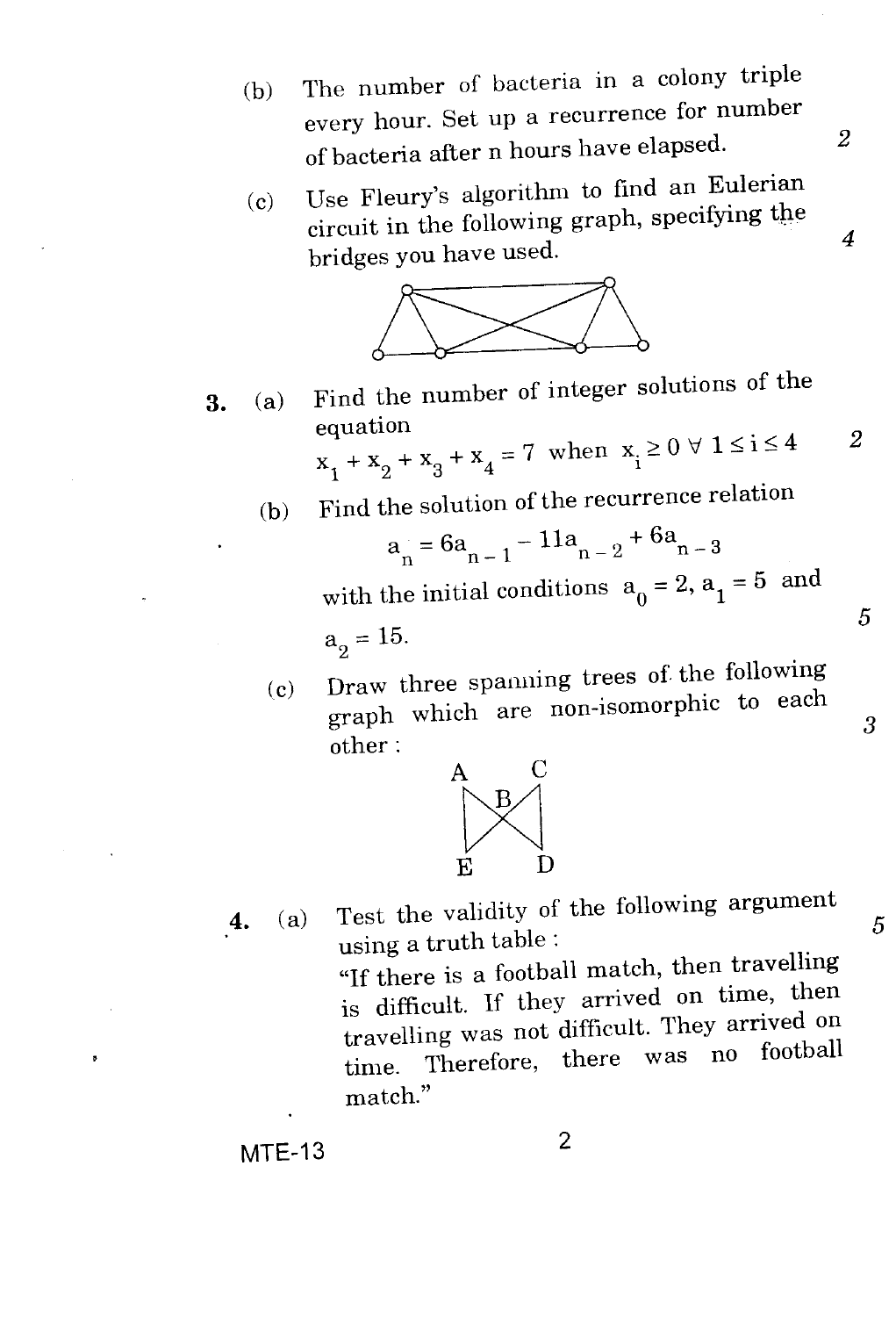(b) Find the generating function for the sequence of the number of partitions of n into distinct primes.

- (c) How many positive integers not exceeding 2000 are divisible by 7 or 11 ?
- 5. (a) Explain each of the following with an example :
	- (i) Modus ponens
	- (ii) Disjunctive syllogism
	- (b) If a pair of dice is rolled, what is the probability that the sum on the two dice is even ?  $3<sup>3</sup>$
	- (c) Find the chromatic number of the following graph : *4*



**6.** (a) Find the Boolean expression corresponding to the following logic circuit : *2* 



### $MTE-13$  3 P.T.O.

 $\mathbf{2}$ 

3

 $\cdot$  3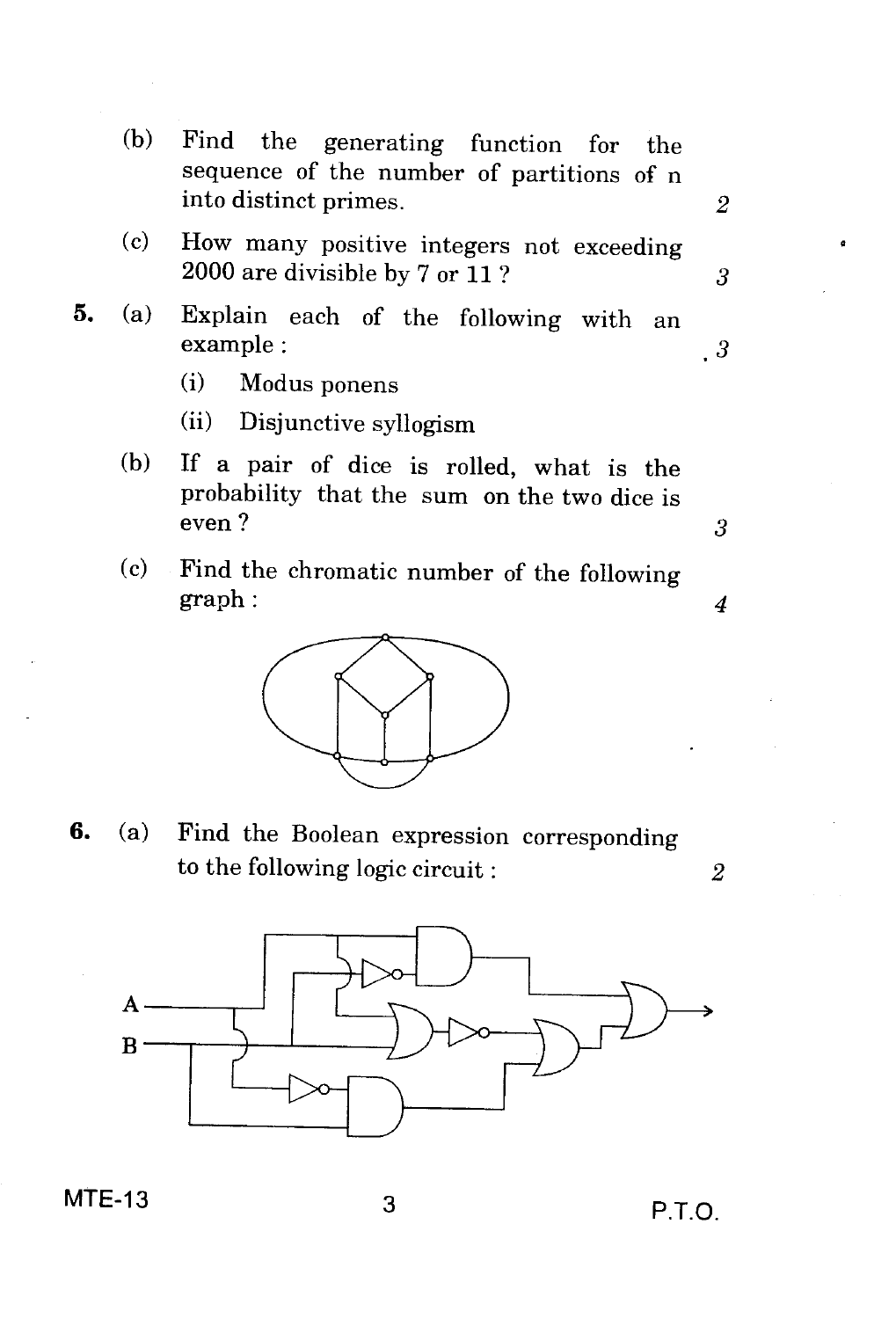(c) Using generating functions, find a solution of the recurrence relation  $a_n = 2a_{n-1} + 3a_{n-2}$ with  $a_0 = a_1 = 1, n \ge 2.$  *4* 

## *7.* (a) Use mathematical induction to prove that

$$
(n+1)^2 < 2n^2 \text{ for } n \ge 3.
$$
 4

- (b) How many partitions of  $2n + 1$  are there which have only the numbers 1 and/or 2 as  $p$ arts ?  $2$
- (c) Four persons were found in a queue, independently on 25 occasions. Show that at least on two occasions they must have been in the queue in the same order. <sup>2</sup>

(d) Solve the recurrence 
$$
a_{n+1}^2 = 4a_n^2
$$
, where  
a > 0 and  $a_0 = 2$ .

$$
a_n > 0 \quad \text{and} \quad a_0 = 2.
$$

 $MTE-13$  4

ó

 $\overline{2}$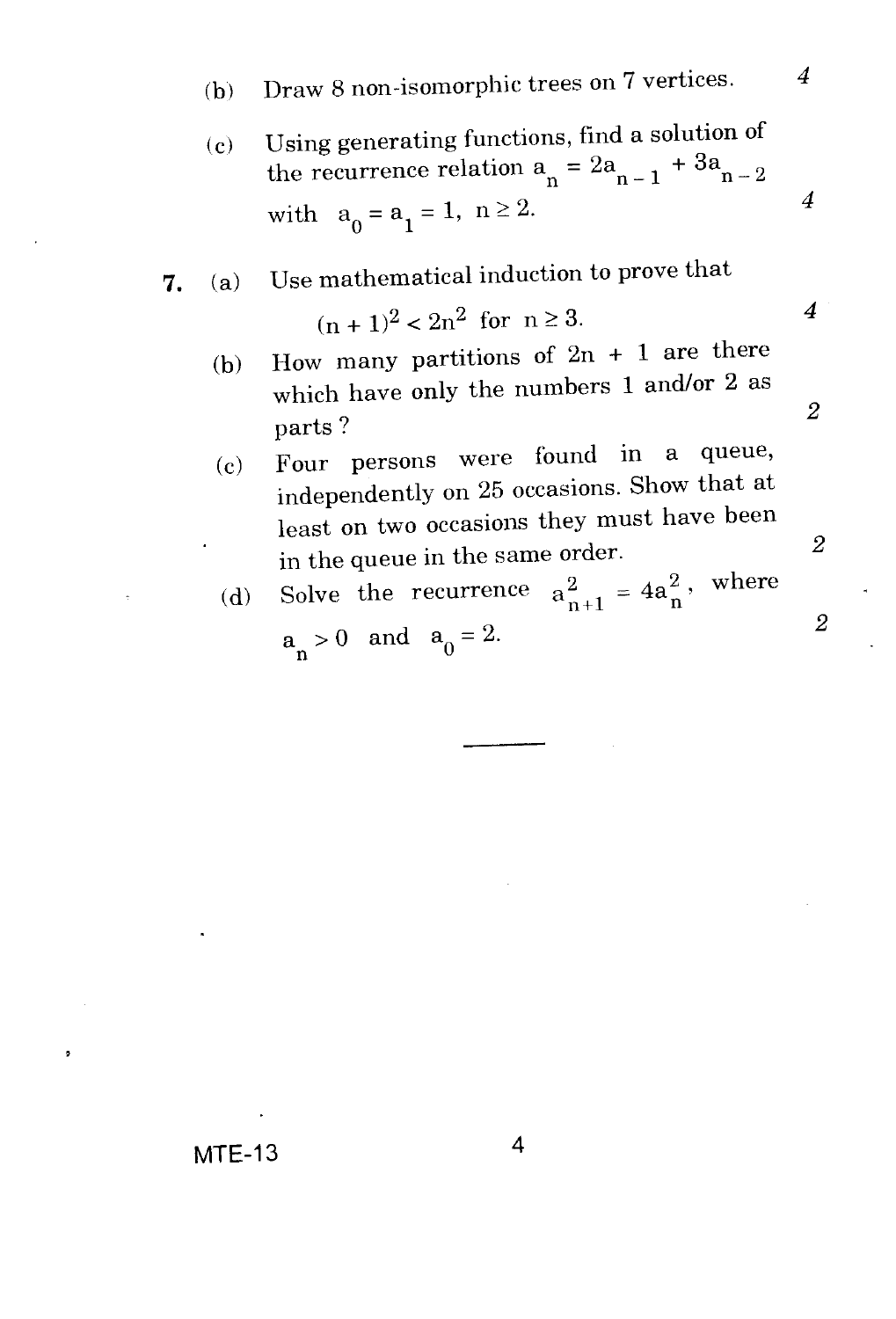एम.टी.ई.-13

स्नातक उपाधि कार्यक्रम (बी.डी.पी.)

सत्रांत परीक्षा

#### जून, 2014

## ऐच्छिक पाठयक्रम : गणित एम.टी.ई.-13 : विविक्त गणित

समय : २ घण्टे

अधिकतम् अंक • 50

(कुल का : 70%)

- नोट: प्रश्न सं. 1 करना अनिवार्य है । प्रश्न संख्या 2 से 7 में से कोई चार प्रश्न कीजिए । कैलकुलेटरों का प्रयोग करने की अनुमति नहीं है ।
- ्निम्नलिखित में से कौन-से कथन सत्य हैं और कौन-से असत्य  $1.$ हैं ? अपने उत्तर की पुष्टि कीजिए । 10
	- (i) किसी ग्राफ G के लिए,  $\Delta(G) = \chi(G)$ .

(ii) 
$$
p \oplus q \equiv \sim p \land q
$$

(iii) 
$$
(1 + x^5 + x^{10} + ...)^3
$$
  $\ddot{4}x^{10}$   $\ddot{5}xy$   $\ddot{1}$   $10\dot{5}$ 

(iv) 
$$
K_{4,4}
$$
 असमतलीय है ।

(v)  $a_n = 2^n a_{n-1} + 3a_{n-3}$  अचर गुणांकों वाली समघात पुनरावृत्ति है।

**MTE-13** 

P.T.O.

 $\overline{4}$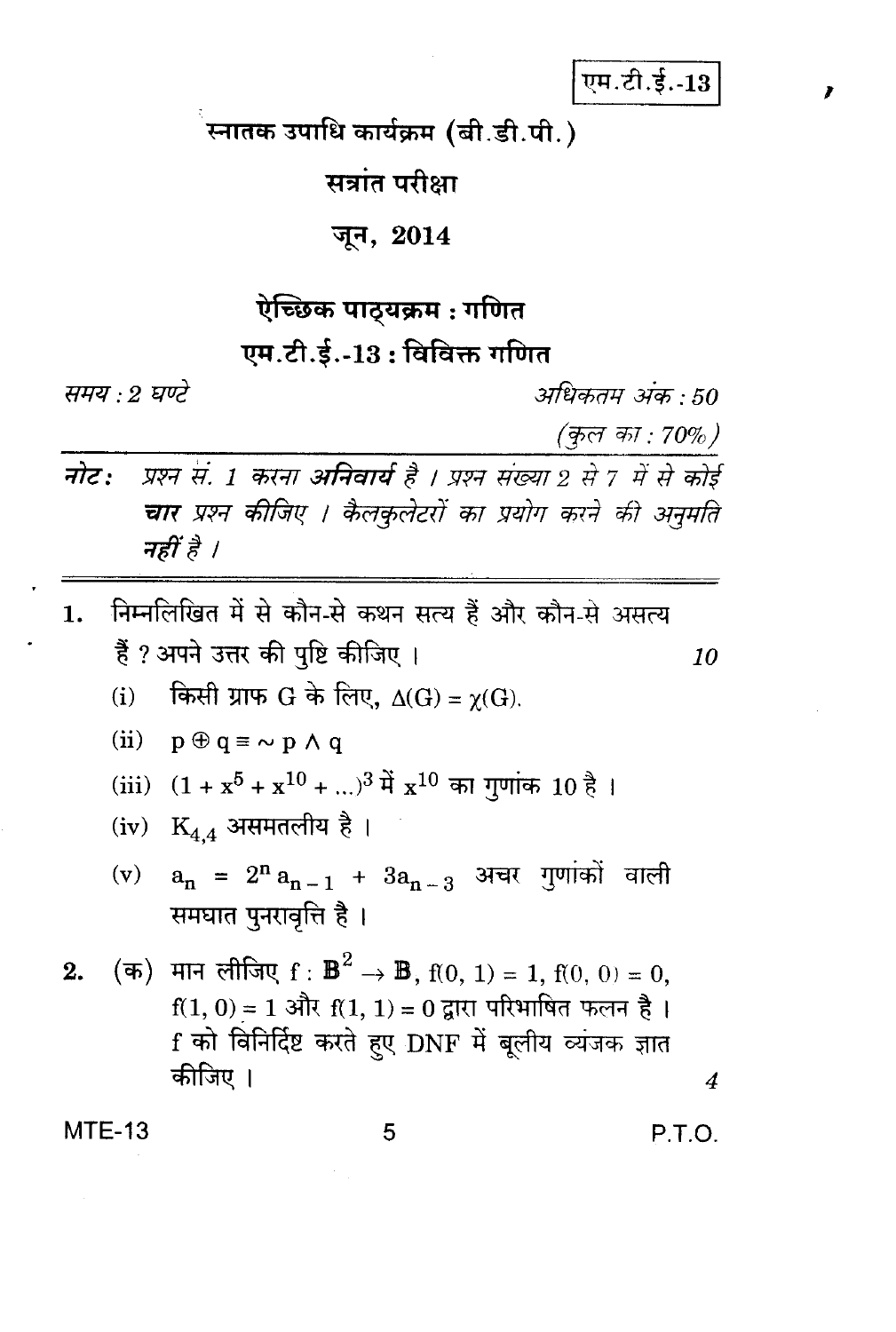- मान लीजिए एक कॉलोनी में बैक्टीरिया प्रत्येक घंटे में (ख) तिगुने हो जाते हैं । n घंटे हो जाने के बाद बैक्टीरिया की संख्या के लिए पुनरावृत्ति संबंध स्थापित कीजिए ।
- निम्नलिखित ग्राफ में ऑयलरी परिपथ ज्ञात करने के  $(\Pi)$ लिए फ्लूरी ऐल्गोरिथ्म विधि का प्रयोग कीजिए । आपने जिन कोरों का प्रयोग किया है वह भी बताइए।



(क) समीकरण 3.

 $x_1 + x_2 + x_3 + x_4 = 7$  die  $x_i \ge 0$   $\forall$  1  $\le i \le 4$ के पूर्णांक हलों की संख्या ज्ञात कीजिए ।  $\overline{2}$ 

- (ख) प्रारंभिक प्रतिबंधों  $a_0 = 2$ ,  $a_1 = 5$  और  $a_2 = 15$  वाले पुनरावृत्ति संबंध $a_n = 6a_{n-1} - 11a_{n-2} + 6a_{n-3}$ का हल ज्ञात कीजिए ।
- निम्नलिखित ग्राफ के ऐसे तीन जनक वृक्ष बनाइए जो  $(\mathbb{F})$ परस्पर अतुल्याकारी हों :



(क) सत्य सारणी द्वारा जाँच कीजिए कि निम्नलिखित तर्क 4. मान्य है या नहीं : ''यदि फुटबाल मैच होता है, तो यात्रा करना कठिन है । यदि वे समय पर पहुँचे, तो यात्रा में कठिनाई नहीं हुई । वे समय पर पहुँचे । अतः फुटबाल मैच नहीं था ।"

**MTE-13** 

 $\overline{4}$ 

6

3

5

5

 $\overline{2}$ 

 $\overline{4}$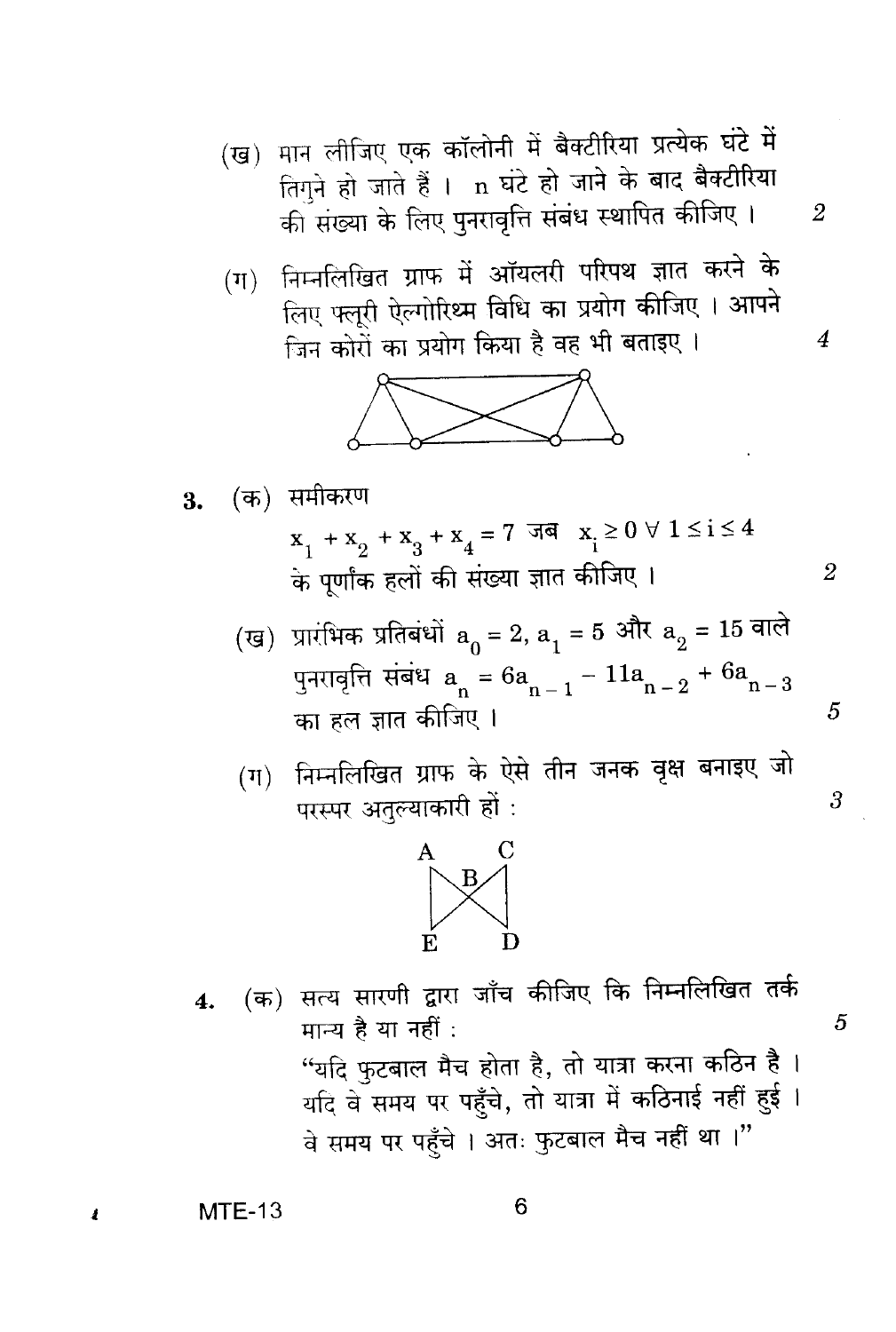- (ख) अलग-अलग अभाज्य संख्याओं में n के विभाजनों की संख्या का अनुक्रम ज्ञात करने के लिए जनक फलन ज्ञात कीजिए ।
- (ग) 2000 तक कितने धनात्मक पूर्णांक 7 या 11 से विभाजित हैं।

5. (क) निम्नलिखित प्रत्येक को एक उदाहरण से स्पष्ट कीजिए : 
$$
3
$$

- विधायक हेतु फलनानुमान  $(i)$
- वियोजित तर्क (न्यायवाक्य)  $(ii)$
- (ख) पाँसे का एक युग्म फेंका जाता है । इसकी क्या प्रायिकता है कि दोनों पाँसों का योगफल सम होगा ? 3
- (ग) निम्नलिखित ग्राफ की वर्णिक संख्या ज्ञात कीजिए :  $\overline{4}$



(क) निम्नलिखित तर्क परिपथ के संगत बूलीय व्यंजक ज्ञात 6. कीजिए :



 $\overline{2}$ 

 $\overline{\mathcal{S}}$ 



#### **MTE-13**

P.T.O.